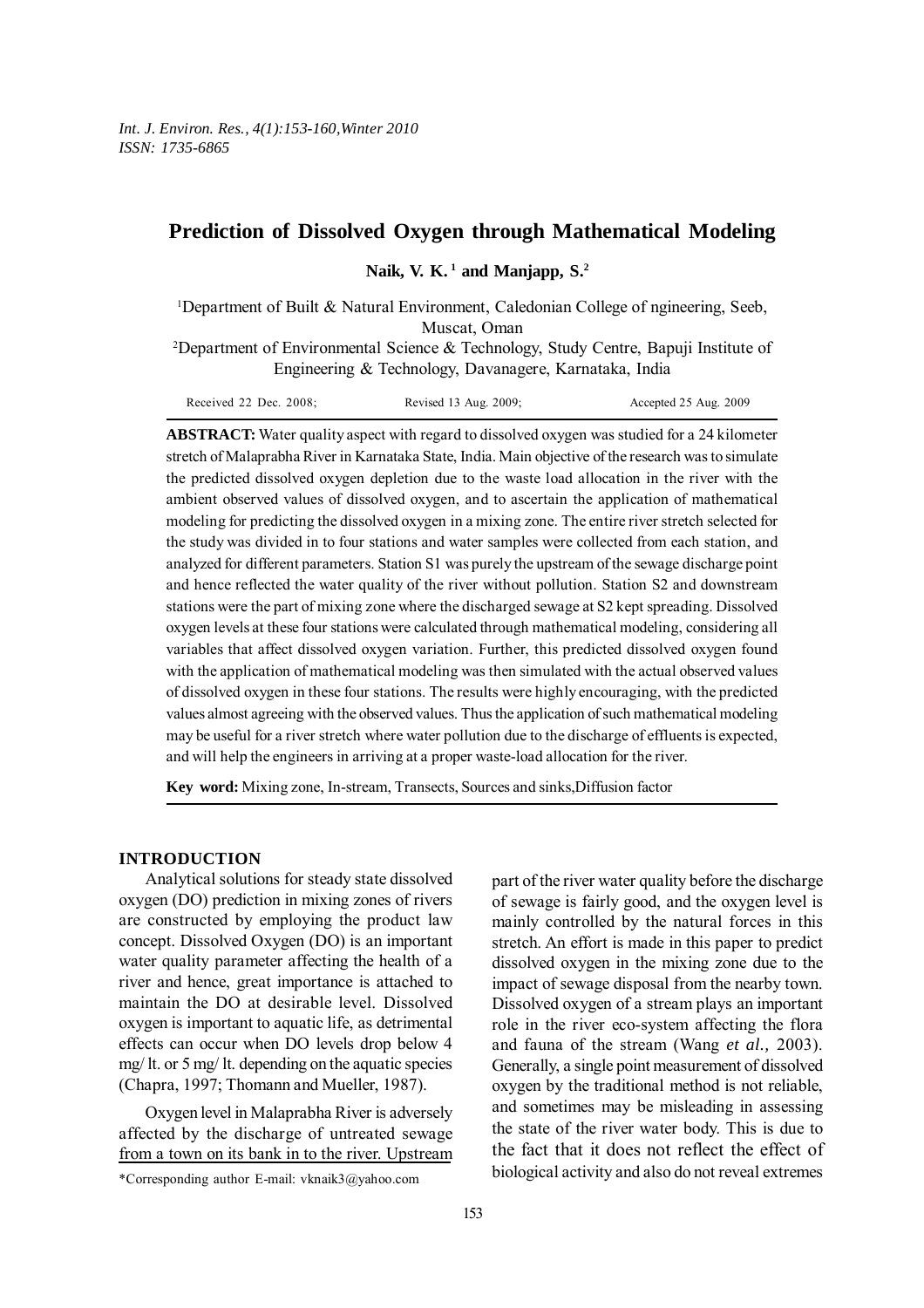in dissolved oxygen concentrations. The aim of the study was to arrive at a mathematical solution through modeling which would be able to predict the dissolved oxygen variation with distance. Attention was also focused on the lateral distribution of dissolved oxygen across the river width. The cross section of the river channel within the mixing zone was divided in to two parts, viz., Limited Use Zone or Zone of non-compliance –LUZ and Zone of Passage – ZOP, requiring water quality compliance along designated LUZ boundary, as shown in Fig.2 (Thomann, 1987; Chapra, 1997). The location of the Malaprabha River is as in (Fig.1).



**Fig. 1. Location of Malaprabha River**

#### **MATERIALS & METHODS**

Field tests were conducted from June, 2005 to May, 2006 to monitor the water quality parameters at 4 Stations – S1, S2, S3 and S4 as shown in Fig.2. The study stretch selected was 24 kilometer, starting from its birth place. A part of the stretch which formed the upstream of the sewage disposal point was 5 km, and the downstream stretch from the discharge of sewage was 19 kilometer and sewage from the town is

154

discharged into the stream through a piped outfall located at the left bank (looking d/s), as shown in Fig.2. The channel alignment is fairly straight, but significant variations occur in widths and depths. The upper portion of the stretch is shallow with depths up to 1m, with rocky bottom, whereas the lower portion is deep, up to 2 to 2.5 meter, with muddy bottom. The in-stream and sewage characteristics were analyzed during this period. The method of sample collection, transport to the laboratory, preservation and analyses were all done as per the standard procedures(American Public Health Administration, 1998). The in-stream monitoring was carried out for four to five lateral points at each station. Water temperature and DO were measured on site only during the sampling period. The analyzed result of sewage for important parameters, re-oxygenation and deoxygenation rate constants, respiration and photosynthesis rates and other hydro-geometric characteristics of the river stretch are presented in Table 1. The decay and re-aeration rates for CBOD and DO, respiration and photosynthesis rates along with sediment oxygen demand – were all found by applying standard methods and procedures (Thomann, 1987; Chapra, 1997). The measured DO profile just at the u/s of sewage disposal and the downstream for S1, S2 and S3 are presented in Fig.3. which exhibit both lateral and longitudinal variations. The DO values along the outfall (left) bank at S1, S2, S3 were found to be lower than those at the opposite bank, displaying increase in the lateral direction, clearly indicating the plume behavior of the waste dispersion. The other stations show relatively uniform distribution of DO laterally. The analytical formulation for 2- D DO model assumes that, steady state conditions prevail; cross sectional distribution of background water quality constituents are uniform, densities of sewage and receiving water are same, far-field concentrations are not affected by near-field mixing processes, longitudinal dispersion effects are negligible. The DO distribution within the mixing zone is affected by pollutant loadings from two principle inputs, i.e. the upstream flow and the sewage effluent discharge. If the initial DO is lower than DO saturation value, there would be initial DO deficit in each input (Morgan *et al*., 2006). The oxygen sinks considered here, include the two DO deficits, carbonaceous biochemical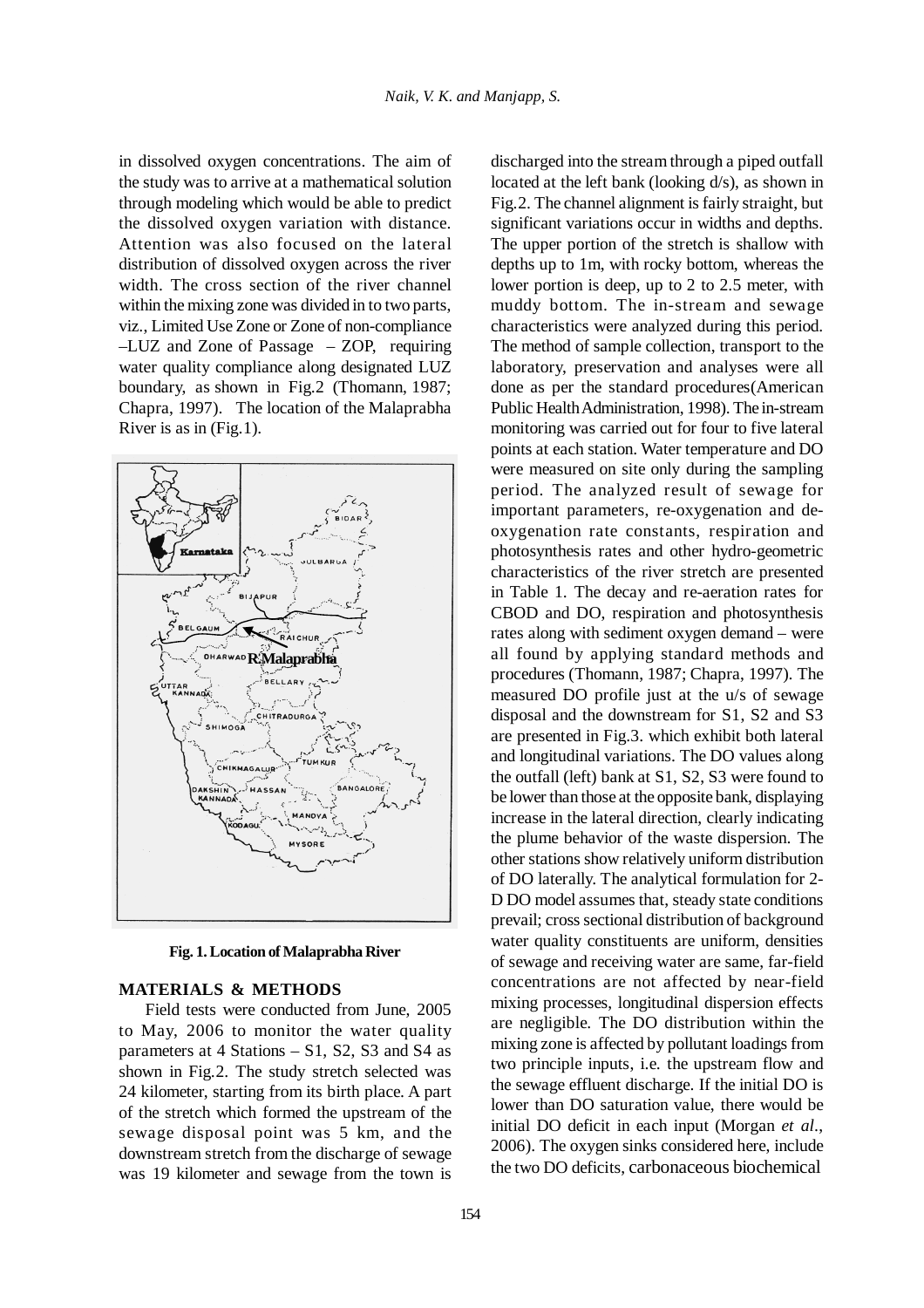



|  |  | Table 1. Hydro Geometric values for Pre Monsoon Season 2005- 2006 |  |
|--|--|-------------------------------------------------------------------|--|
|  |  |                                                                   |  |

|                | <b>Parameters</b>                    | <b>Stations</b> |                  |                |                  |  |
|----------------|--------------------------------------|-----------------|------------------|----------------|------------------|--|
| Sl. No.        |                                      | S <sub>1</sub>  | S <sub>2</sub>   | S3             | <b>S4</b>        |  |
| $\mathbf{1}$   | Water Temp. C                        | 24.8            | 25.4             | 24.7           | 24.6             |  |
| $\sqrt{2}$     | Saturation DO C <sub>s</sub>         | 8.40            | 8.12             | 8.46           | 8.10             |  |
| $\mathfrak{Z}$ | Ambient DO $Cb$                      | 7.40            | 7.07             | 7.30           | 7.40             |  |
| $\overline{4}$ | Dist. From origin, x m               | 5315            | 11815            | 19415          | 24565            |  |
| 5              | Flow velocity, u m/s.                | 0.15            | 0.21             | 0.19           | 0.16             |  |
| 6              | Flow velocity, u m/day.              | 12960           | 18144            | 16416          | 13824            |  |
| 7              | Av. stream flow, Q m <sup>3</sup> /s | 5.28            | 5.28             | 5.47           | 5.47             |  |
| $\,8\,$        | Av. Effluent flow, Qe $m^3/s$        | $\overline{0}$  | 0.19             | $\mathbf{0}$   | $\overline{0}$   |  |
| $\mathbf{9}$   | Background CBOD L <sub>bo</sub>      | 0.46            | 1.18             | 0.68           | 0.62             |  |
| 10             | Background NBOD N <sub>bo</sub>      | 1.55            | 3.7              | 2.2            | 2.0              |  |
| 11             | <b>TKN</b>                           | 0.31            | 0.79             | 0.46           | 0.42             |  |
| 12             | Nitrate N. $NO2$                     | 0.12            | 0.11             | 0.08           | 0.06             |  |
| 13             | Re-aeration const $K_a$              | 1.06            | 1.72             | 2.01           | 1.81             |  |
| 14             | Decay rate, river $K_d$              | 0.43            | 0.46             | 0.19           | 0.17             |  |
| 15             | Decay rate, efflnt $K_d$             | 0.18            | 0.18             | 0.18           | 0.18             |  |
| 16             | Decay for Nitrgn Kn                  | 0.48            | 0.51             | 0.24           | 0.22             |  |
| 17             | Sediment oxygen demand S             | 0.48            | 1.4              | 3.5            | 1.5              |  |
| $1\,8$         | Respiration R                        | 0.2             | $-1.71$          | $-0.12$        | 0.9              |  |
| 19             | Photosynthesis P                     | 0.6             | $\boldsymbol{0}$ | 1.8            | 1.6              |  |
| 20             | Effluent DO $D_{eo}$                 | $\overline{0}$  | $\theta$         | $\overline{0}$ | $\overline{0}$   |  |
| 21             | Effluent BOD - Le                    | $\theta$        | $\theta$         | $\theta$       | $\theta$         |  |
| $2\sqrt{2}$    | Effluent NOD -- Ln                   | $\Omega$        | $\mathbf{0}$     | $\mathbf{0}$   | $\boldsymbol{0}$ |  |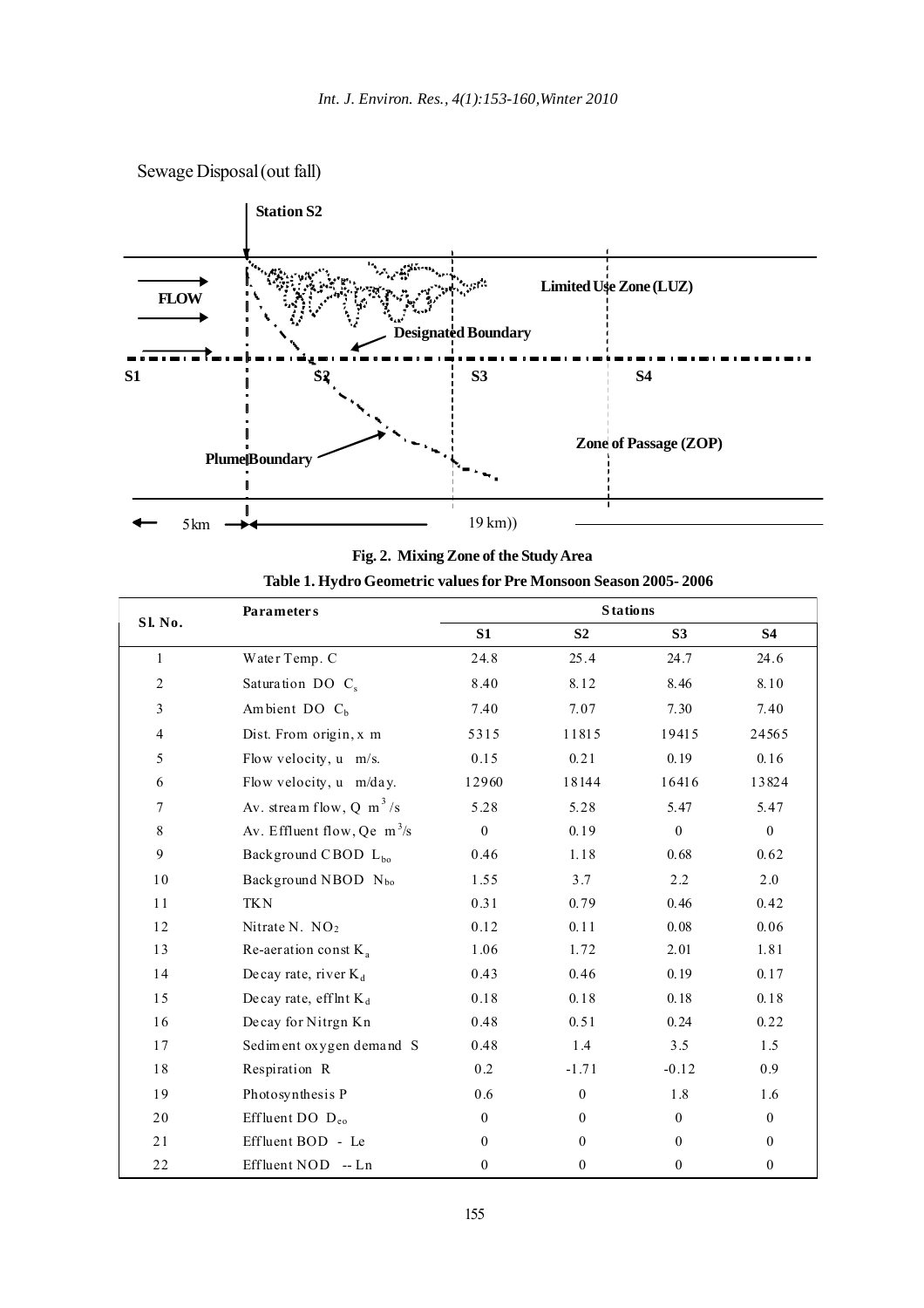

**Fractional Depth**

**Fig. 3. Variation of Dissolved Oxygen across the river width**

oxygen demand (CBOD) and nitrogenous oxygen demand (NOD) that are present in the upstream water and outfall discharge, while the DO source is due to re-aeration.

The formulation for DO distribution in mixing zone consists of three steps;

I) The 1-D relationships for DO deficits due to upstream loadings and distributed internal sources and sinks are considered assuming cross sectional uniformity.

II) 2-D relationships describe the effect of sewage discharge which include:

- a) the distributions of CBOD and NOD due to the lateral dispersion and longitudinal decay of the sewage CBOD and NOD;
- b) the distribution of DO deficit due to the sewage CBOD and NOD, and reaeration;
- c) The DO deficit distribution in mixing zone due to the sewage DO deficit.
- iii) The principle of superposition is invoked to obtain the total DO deficit as the sum of the 1-D and the 2-D deficits (Gowda, 1980).

The DO deficit,  $D_b$  due to the combined effects of the decay of background CBOD, NOD and initial DO deficits, and of re-aeration are described by the 1-D transport equation (Chapra, 1997).

$$
u.\frac{\partial D_b}{\partial x} = K_d.L_b + K_n.N_b - K_a.D_b \tag{1}
$$

where:

$$
D_{b} = (C_{s} - C_{b}), \text{ in mg/ It.}
$$

 $C_s$  = DO saturation value, mg/ lt

 $C_b$  = DO value, in mg/ lt. at any distance 'x' w.r.t. origin at the outfall

 $L_b \& N_b$  = CBOD & NOD concentrations at 'x'

 $K_d \& K_n$  = first order decay rates for CBOD & NOD

 $K<sub>a</sub>$  = Re-aeration rate

The solution for eqn. $(1)$  is:

$$
D_b = D_{bo} e^{-K_a \frac{x}{u}} + L_{bo} F_c + N_{bo} F_n
$$
 (2)

 $\text{CBOD} \& \text{NOD.}$   $D_b = (C_s - C_b)$  in mg/ lt. Where,  $L_{b_0} \& N_{b_0}$  are the initial values of background

 $D_{bo} = \left( C_{_S} - C_{bo} \right)$  = Initial background DO deficit at  $x = 0$ 

 $C_{\text{ho}}$  = Initial background DO value

The diffusion factor  $F_c$  is given by:

$$
F_c = \left[\frac{K_d}{\left(K_a - K_d\right)}\right] \left[e^{\left(-K_d \cdot \frac{x}{u}\right)} - e^{\left(-K_a \cdot \frac{x}{u}\right)}\right] \tag{3}
$$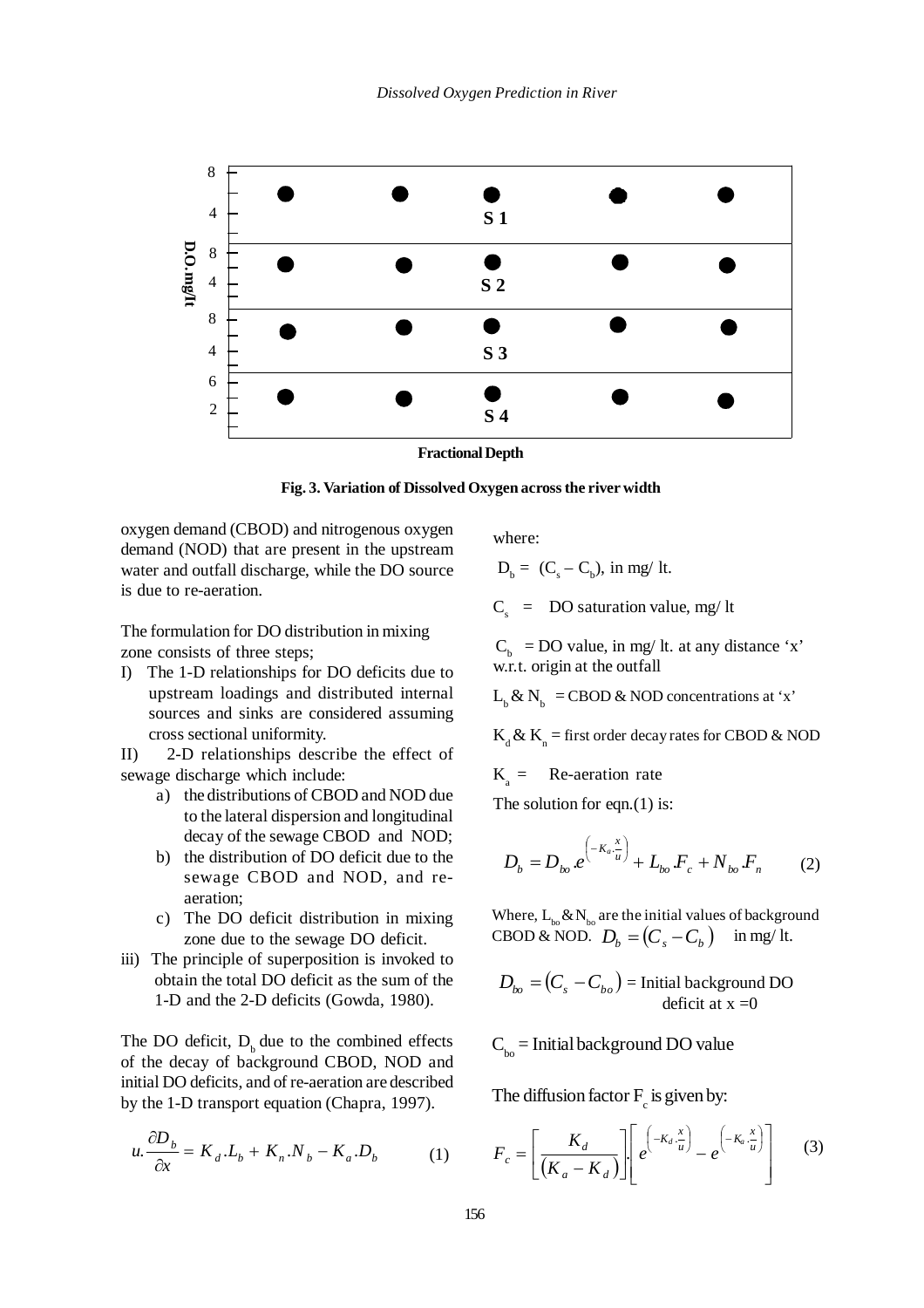And the factor  $F_n$  is given by:

$$
F_n = \left[ \frac{K_n}{\left( K_a - K_n \right)} \right] \left[ e^{\left( -K_n \frac{x}{u} \right)} - e^{\left( -K_a \frac{x}{u} \right)} \right] \tag{4}
$$

The concentration of NOD is calculated as

$$
NOD = 4.57 \times TKN + 1.14 \times NO_2 \tag{5}
$$

 $TKN = Total Kjeldahl Nitrogen;$  and  $NO_2 =$ Nitrogen Dioxide in the water sample.

For the convenience, the effects of effluent DO and of CBOD & NOD on the in stream DO deficit are considered separately. The readily available 1-D  $&2$ -D equqtions<sup>3</sup> are utilized to construct analytical solution for the 2-D deficit distribution in mixing zones through the application of product law concept, as outlined below:

i. Effect of Effluent DO: The in-stream DO deficit due to the effluent DO deficit may be described by the 2-D transport equation:

ii. 
$$
u \cdot \frac{\partial D_e}{\partial x} = u \cdot E_q \cdot \frac{\partial^2 D_e}{\partial q^2} - m_x \cdot K_a D_e
$$
 (6)

where:

 $D_e$  = DO deficit at a point  $(x,q)$  in the mixing zone due to the effluent DO deficit  $D_{\infty}$ 

### $E<sub>a</sub>$  = Transverse diffusion factor

q =Cumulative discharge denoting the lateral co-ordinate

 $m<sub>v</sub>$  = Scaling factor

The solution to eqn. (4) is given by:

$$
D_e = \left(Q_e \cdot \frac{D_{eo}}{Q}\right) e^{\left(-K_a \cdot \frac{x}{u}\right)} G(\phi, p) \tag{7}
$$

 $Q =$  Effluent flow rate And G ( $\Phi$ , p) = A factor depending on the type of outfall and location and equal to 1 for steady state condition

ii) Effect of Effluent CBOD: The 2-D distribution of CBOD in the stream due to the effluent CBOD is given by:

$$
u.\frac{\partial L}{\partial x} = u.E_q.\frac{\partial^2 L}{\partial q^2} - K_d.L
$$
 (8)

wherein,  $L =$  CBOD concentration at a point  $(x,$ q)

Solution for the above equation for an effluent CBOD value  $L_{e}$  is

$$
L = \left(Q_e \cdot \frac{L_e}{Q}\right) \left[e^{\left(-K_d \cdot \frac{x}{u}\right)}\right] G(\phi, p) \tag{9}
$$

The 2-d distribution of DO deficit in the stream channel due to the combined effect of decay and lateral dispersion of CBOD, and re-aeration, is described by the transport equation

$$
u.\frac{\partial D_c}{\partial x} = u.E_q.\frac{\partial^2 D_c}{\partial q^2} + K_d.L - K_a.D_c \qquad (10)
$$

in which,  $D_c = DO$  deficit at a point  $(x, q)$  due to CBOD.Solution to eqn. (10) is:

$$
D_c = \left(Q_e \cdot \frac{L_e}{Q}\right) F_c \cdot G(\phi, p) \tag{11}
$$

By following the similar procedure as above for CBOD, we can obtain the expressions the distributions of NOD, N and the corresponding DO deficit,  $D_n$  can be obtained, by replacing N,  $N_e$ ,  $K_n$  and  $F_n$  in place of L,  $L_e$ ,  $K_d$  and  $F_c$ respectively in above equations. Total DO Deficit:

The distribution of total DO deficit,  $D_t$  due to the combined effects of upstream inputs, internal source and sinks, re-aeration and effluent loading is described by the transport equation:

$$
u. \frac{\partial D_t}{\partial x} = u.E_q \cdot \frac{\partial^2 D_e}{\partial q^2} + K_d \cdot L_b + K_n \cdot N_b +
$$
\n
$$
K_d \cdot L + K_n \cdot N - K_a \cdot D_t + S_p
$$
\n(12)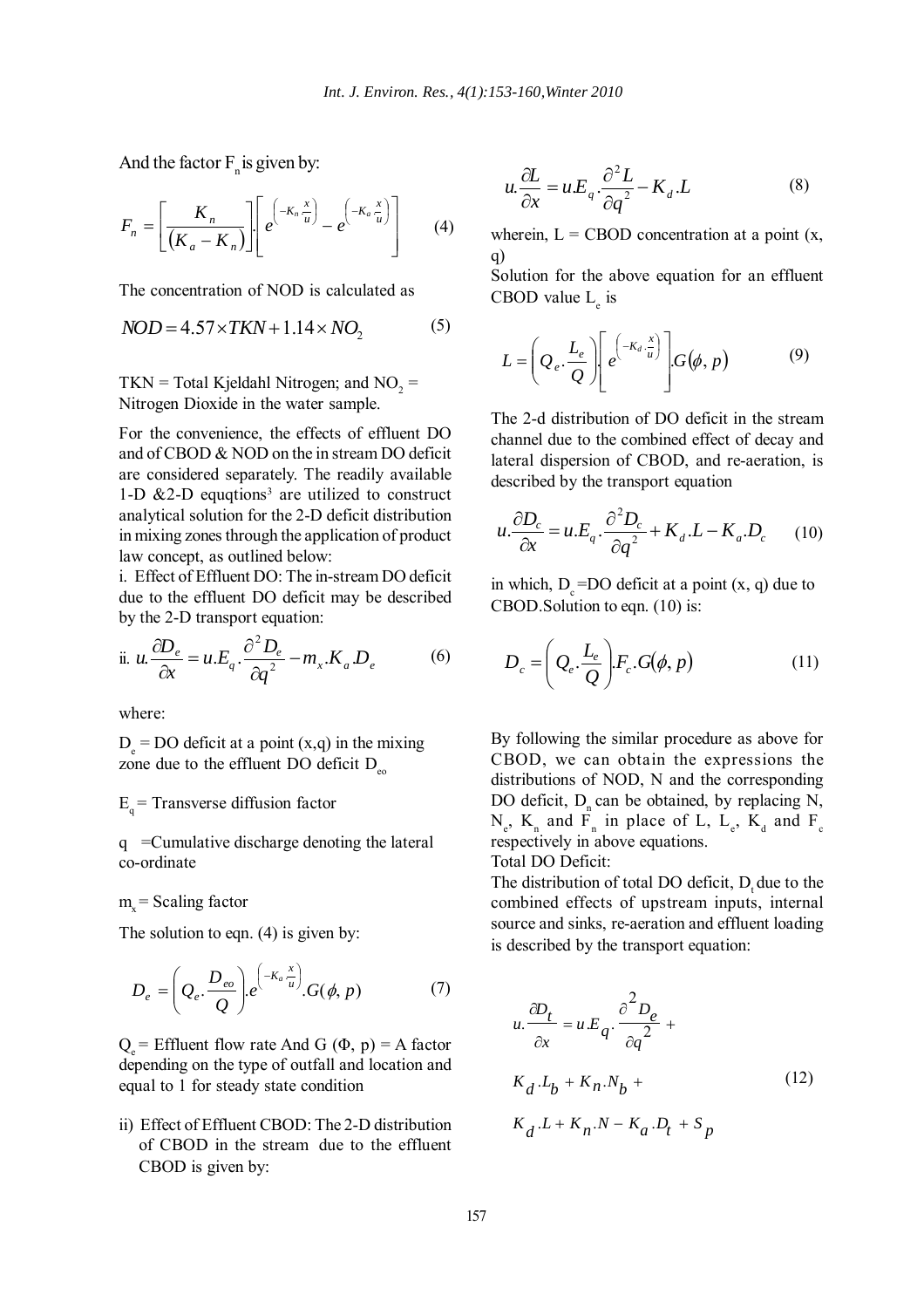where:  $S_p = (S + R - P)$  denoting the algebraic sum of the distributed sinks and source.

$$
D_t = (D_b + D_p + D_s)
$$
  

$$
D_s = (D_e + D_c + D_n)
$$

 $D_p$  is the DO deficit due to  $S_p$  given by equation

$$
D_p = \left(\frac{S_p}{K_a}\right) \left[1 - e^{\left(K_a \frac{x}{u}\right)}\right]
$$
 (13)

The analytical solution for the equation (12) is given by the sum of the DO deficits of the corresponding solutions, which can be written as:





In the above equation, the terms within the three sets of the square brackets on the right hand side denote, in order, the DO deficits due to the background, distributed source & sinks and effluent. However, the effect of  $S_n$  is not considered in this article for sake of simplicity.The predicted values for the stream under the study, is estimated with the use of the above equations and the values are as shown in Table 2. These predicted and the observed values of Dissolved Oxygen are presented in Table 3. The comparison between the observed and the predicted DO profile for the selected study area of Malaprabha River is simulated as shown in Fig.4.

#### **RESULTS & DISCUSSION**

Analyzed results of sewage sample for important parameters, re-oxygenation and deoxygenation rate constants, respiration and photosynthesis rates and other hydro-geometrical characteristics for the study area are presented in Table 1. Measured dissolved oxygen profile just at the upstream of sewage disposal (S1) and the downstream stations S2 and S3 is presented in Fig.3, which exhibits both lateral and longitudinal variations (Tiseer *et al*., 2008). Due to gradual spreading of the effluent, lateral concentration

# **Stations Sl. No. Parameters S1 S2 S3 S4**  1 Initial DO deficit Dbo 1.00 1.05 1.16 0.70 2 Dispersion coefficient for BOD Fc 0.130 0.151 0.07 0.073 3 Dispersive coefficient for NOD Fn 0.144 0.165 0.09 0.088 4 Nitrogenous BOD Nbo 1.545 3.738 2.17 1.97 5 DO deficit due to u/s loading Db 0.930 1.138 0.35 0.246 6 Effect of effluent DO De  $0.000$   $0.000$  0.000 0 0 7 Effect of effluent CBOD Dc 0.000 0.000 0 0 0 0

**Table 2. Calculated Predicted Dissolved Oxygen Values for Pre Monsoon Season 2005 – 2006**

|                                     | Hence, predicted Ambient DO       |                  | 7.44  | 7.10    | 7.39             | 7.43             |
|-------------------------------------|-----------------------------------|------------------|-------|---------|------------------|------------------|
| 11                                  | Total DO deficit Dt               |                  | 0.956 | 1.016   | 1.07             | 0.670            |
| 10                                  | DO deficit due to Sp              | Dp               | 0.027 | $-0.12$ | 0.71             | 0.424            |
| 9                                   | Sources and sinks for DO          | Sp               | 0.08  | $-0.31$ | 1.58             | 0.8              |
| DO deficit due to sources and sinks |                                   |                  |       |         |                  |                  |
| 8                                   | Effect of effluent NOD Dcn        |                  | 0.000 | 0.000   | 0                | $\theta$         |
| 7                                   | Effect of effluent CBOD Dc        |                  | 0.000 | 0.000   | $\theta$         | $\theta$         |
| 6                                   | Effect of effluent DO<br>De       |                  | 0.000 | 0.000   | $\boldsymbol{0}$ | $\boldsymbol{0}$ |
| 5                                   | DO deficit due to u/s loading Db  |                  | 0.930 | 1.138   | 0.35             | 0.246            |
| $\overline{4}$                      | Nitrogenous BOD                   | N <sub>b</sub> o | 1.545 | 3.738   | 2.17             | 1.97             |
| Ć                                   | Dispersive coefficient for NOD Fn |                  | V.144 | U. 100  | U.U.             | <b>0.088</b>     |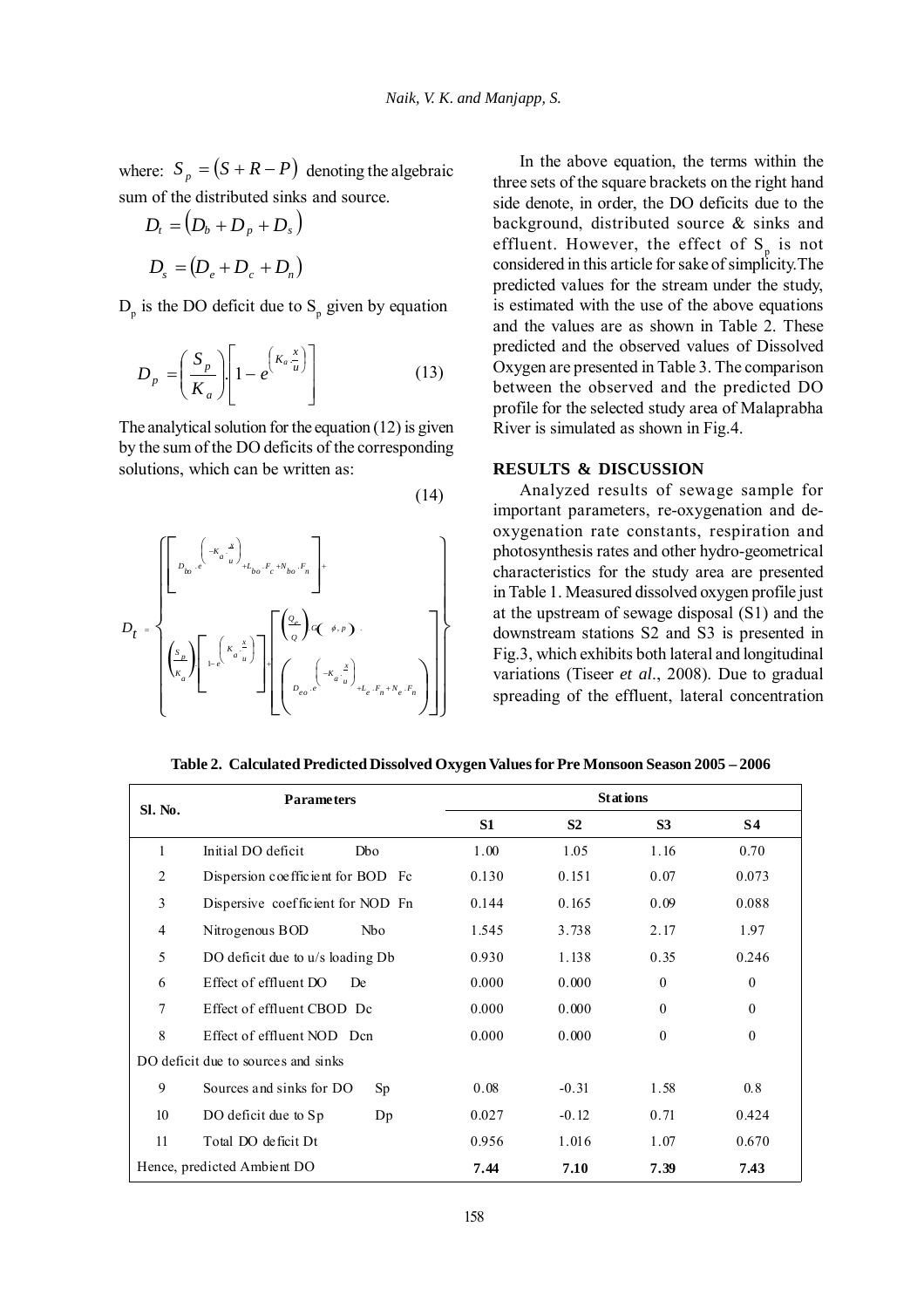| <b>Table 3. Predicted and Observed values of Dissolved</b> |
|------------------------------------------------------------|
| Oxygen in the study area                                   |

| <b>Station</b>                                     | S1  | S <sub>2</sub> | S3  | S4  |
|----------------------------------------------------|-----|----------------|-----|-----|
| Observed DO<br>value s, $m g / l t$ .              | 74  | 7.07           | 73  | 74  |
| Predicted DO<br>value s, $mg/It$ .<br>(as Table 3) | 744 | 71             | 739 | 743 |

gradients were established in the mixing zone. This had resulted in spatial distribution of DO as shown pictorially in Fig.3, with minimum DO distribution occurring along the outfall bank, while it was near to saturation along the opposite bank. The distribution factor, however, would depend on the type of outfall, i.e. piped or diffused – and its location in the river. Further, at first two stations, i.e. S1 and S2, the DO concentrations near the opposite bank was close to those at the upstream station S1, but lower DO values at the other two stations – S3 and S4. This clearly indicated the plume spreading effect as in Fig.2. where extent and the distance depending on the velocity and nature of flow of the river water (JCE, 2005; Vellidas et *al*., 2006).

Values of predicted dissolved oxygen deficit are presented in Table 2. Steady states analytical DO model for the mixing zone of Malaprabha River was applied and these DO deficit results were obtained. Actual field DO values were also observed at these stations, and both the values are presented in Table 3. It can be observed from Fig. 4 that the observed and predicted values almost agreed, and the predicted DO values showing slightly higher results. As the DO variations occur due to many factors, such as biological activities in the river, re-aeration and deoxygenation rates etc., - a 2 to 3 percent variation in DO variation is acceptable (Wang e*t al*., 2003). The results indicated that the concentration of DO was less at the effluent disposal point and also along the bank, whereas it was more near the opposite bank. Dispersion coefficient for biochemical oxygen demand varied from 0.151 to 0.07, with 0.151being highest at station S2, indicating the maximum spread of the effluent at the disposal location. Reduced values of dispersion coefficients were observed at other stations, which showed that the effluent dispersion was on lower side due to the effect of dilution (Steele, 1989). Similar observations can be made with other parameters presented in Table 2. Sources



**Stations in the study stretch**

**Fig. 4. Simulation of Observed and Predicted D.O. values**